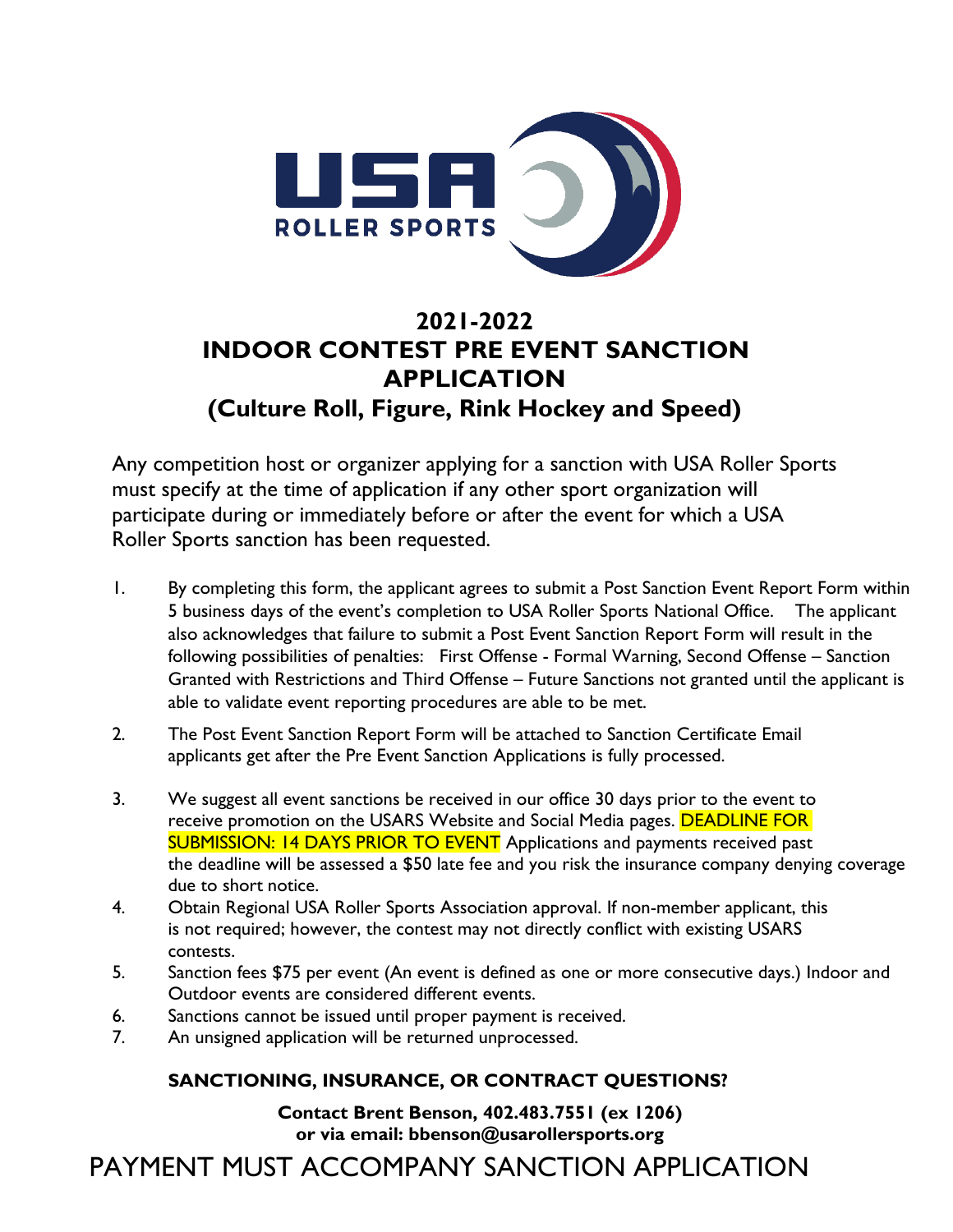# **2021-2022 INDOOR PRE EVENT SANCTION APPLICATION**

**(PLEASE PRINT CLEARLY OR TYPE)**

| Ι.                                                                                        | <b>Exact dates of competition: Exact dates of competition:</b>                                                                                                                                                                                                                                                                                                                                                                                                                                                                                                                                                                                                                                                                                                                                            |                                                                                                                                                                                                                                                                                                                                                                                                                                                                       |  |  |  |
|-------------------------------------------------------------------------------------------|-----------------------------------------------------------------------------------------------------------------------------------------------------------------------------------------------------------------------------------------------------------------------------------------------------------------------------------------------------------------------------------------------------------------------------------------------------------------------------------------------------------------------------------------------------------------------------------------------------------------------------------------------------------------------------------------------------------------------------------------------------------------------------------------------------------|-----------------------------------------------------------------------------------------------------------------------------------------------------------------------------------------------------------------------------------------------------------------------------------------------------------------------------------------------------------------------------------------------------------------------------------------------------------------------|--|--|--|
| 2.                                                                                        |                                                                                                                                                                                                                                                                                                                                                                                                                                                                                                                                                                                                                                                                                                                                                                                                           |                                                                                                                                                                                                                                                                                                                                                                                                                                                                       |  |  |  |
| 3.                                                                                        |                                                                                                                                                                                                                                                                                                                                                                                                                                                                                                                                                                                                                                                                                                                                                                                                           |                                                                                                                                                                                                                                                                                                                                                                                                                                                                       |  |  |  |
| 4.                                                                                        | City, State, Zip: 2008. The Contract of the City, State, 2008. The City of the City of the City of the City of the City of the City of the City of the City of the City of the City of the City of the City of the City of the                                                                                                                                                                                                                                                                                                                                                                                                                                                                                                                                                                            |                                                                                                                                                                                                                                                                                                                                                                                                                                                                       |  |  |  |
| 5.                                                                                        |                                                                                                                                                                                                                                                                                                                                                                                                                                                                                                                                                                                                                                                                                                                                                                                                           |                                                                                                                                                                                                                                                                                                                                                                                                                                                                       |  |  |  |
|                                                                                           |                                                                                                                                                                                                                                                                                                                                                                                                                                                                                                                                                                                                                                                                                                                                                                                                           |                                                                                                                                                                                                                                                                                                                                                                                                                                                                       |  |  |  |
| 6.                                                                                        |                                                                                                                                                                                                                                                                                                                                                                                                                                                                                                                                                                                                                                                                                                                                                                                                           |                                                                                                                                                                                                                                                                                                                                                                                                                                                                       |  |  |  |
| 7.                                                                                        | List of invited judges/referees:                                                                                                                                                                                                                                                                                                                                                                                                                                                                                                                                                                                                                                                                                                                                                                          |                                                                                                                                                                                                                                                                                                                                                                                                                                                                       |  |  |  |
|                                                                                           |                                                                                                                                                                                                                                                                                                                                                                                                                                                                                                                                                                                                                                                                                                                                                                                                           | 2. $\qquad \qquad$                                                                                                                                                                                                                                                                                                                                                                                                                                                    |  |  |  |
|                                                                                           | $\overline{\mathbf{3.}}$                                                                                                                                                                                                                                                                                                                                                                                                                                                                                                                                                                                                                                                                                                                                                                                  | $\overline{a}$                                                                                                                                                                                                                                                                                                                                                                                                                                                        |  |  |  |
|                                                                                           | $\begin{array}{c c c c c} \hline \textbf{5.} & \textbf{0.} & \textbf{0.} & \textbf{0.} & \textbf{0.} \\ \hline \end{array}$                                                                                                                                                                                                                                                                                                                                                                                                                                                                                                                                                                                                                                                                               | 6. $\overline{\phantom{a}}$                                                                                                                                                                                                                                                                                                                                                                                                                                           |  |  |  |
|                                                                                           |                                                                                                                                                                                                                                                                                                                                                                                                                                                                                                                                                                                                                                                                                                                                                                                                           |                                                                                                                                                                                                                                                                                                                                                                                                                                                                       |  |  |  |
|                                                                                           |                                                                                                                                                                                                                                                                                                                                                                                                                                                                                                                                                                                                                                                                                                                                                                                                           |                                                                                                                                                                                                                                                                                                                                                                                                                                                                       |  |  |  |
| 8.                                                                                        | State the name of the meet director: State of the state of the state of the name of the meet director:                                                                                                                                                                                                                                                                                                                                                                                                                                                                                                                                                                                                                                                                                                    |                                                                                                                                                                                                                                                                                                                                                                                                                                                                       |  |  |  |
| 9.<br>10.                                                                                 | Individual designated as Contact to receive sanction confirmation and materials:<br>Email: <u>Contract Communications and Communications and Communications and Communications and Communications and Communications and Communications and Communications and Communications and Communications and Communications </u>                                                                                                                                                                                                                                                                                                                                                                                                                                                                                  |                                                                                                                                                                                                                                                                                                                                                                                                                                                                       |  |  |  |
| 11.                                                                                       |                                                                                                                                                                                                                                                                                                                                                                                                                                                                                                                                                                                                                                                                                                                                                                                                           |                                                                                                                                                                                                                                                                                                                                                                                                                                                                       |  |  |  |
| 12.                                                                                       | Size of skating surface where contest will be skated:<br>ft. Are there any obstructions?                                                                                                                                                                                                                                                                                                                                                                                                                                                                                                                                                                                                                                                                                                                  |                                                                                                                                                                                                                                                                                                                                                                                                                                                                       |  |  |  |
|                                                                                           | No (If yes, please illustrate on a separate piece of paper)<br><b>Paragonal Yes</b>                                                                                                                                                                                                                                                                                                                                                                                                                                                                                                                                                                                                                                                                                                                       |                                                                                                                                                                                                                                                                                                                                                                                                                                                                       |  |  |  |
| 13.                                                                                       |                                                                                                                                                                                                                                                                                                                                                                                                                                                                                                                                                                                                                                                                                                                                                                                                           |                                                                                                                                                                                                                                                                                                                                                                                                                                                                       |  |  |  |
| 14.                                                                                       |                                                                                                                                                                                                                                                                                                                                                                                                                                                                                                                                                                                                                                                                                                                                                                                                           |                                                                                                                                                                                                                                                                                                                                                                                                                                                                       |  |  |  |
| 15.                                                                                       | What type of medical supervision will be provided? Notice that the control of the control of the control of the control of the control of the control of the control of the control of the control of the control of the contr                                                                                                                                                                                                                                                                                                                                                                                                                                                                                                                                                                            |                                                                                                                                                                                                                                                                                                                                                                                                                                                                       |  |  |  |
| 16.                                                                                       |                                                                                                                                                                                                                                                                                                                                                                                                                                                                                                                                                                                                                                                                                                                                                                                                           |                                                                                                                                                                                                                                                                                                                                                                                                                                                                       |  |  |  |
| ALL SANCTION INFORMATION WILL BE EMAILED TO THE ABOVE ADDRESS UNLESS OTHERWISE INDICATED! |                                                                                                                                                                                                                                                                                                                                                                                                                                                                                                                                                                                                                                                                                                                                                                                                           |                                                                                                                                                                                                                                                                                                                                                                                                                                                                       |  |  |  |
|                                                                                           | The undersigned host club (applicant) and site owner/operator hereby affirm that the contest site meets USARS standards, and that the<br>contest is organized in accordance with USARS General Rules, and agree that the USARS General Rules shall be observed and enforced.<br>The meet host agrees to admit free of charge any USARS Registered or Certified coach, or RSA member who can present a current USARS<br>or RSA identifying credential. The undersigned also agrees to indemnify and hold USARS harmless from any and all claims, liability or<br>damages arising as a result of the conduct of this contest, the failure to observe or enforce USARS General Rules, or the negligence of<br>USARS, the undersigned, or their respective officers, directors, agents, employees or assigns. |                                                                                                                                                                                                                                                                                                                                                                                                                                                                       |  |  |  |
|                                                                                           | By completing this form, the applicant agrees to submit a Post Sanction Event Report Form within 5 business days of the event's completion<br>to USA Roller Sports National Office. The applicant also acknowledges that failure to submit a Post Sanction Event Report Form will result<br>in the following possibilities of penalties: First Offense - Formal Warning, Second Offense - Sanction Granted with Restrictions and Third<br>Offense - Future Sanctions not granted until the applicant is able to validate event reporting procedures are able to be met.                                                                                                                                                                                                                                   |                                                                                                                                                                                                                                                                                                                                                                                                                                                                       |  |  |  |
|                                                                                           | The host club and meet director agree to hold USARS harmless should the meet officials permit anyone to enter a sanctioned USARS event<br>when that individual does not appear on the USARS website as a current member, should that person incur an injury while so participating.                                                                                                                                                                                                                                                                                                                                                                                                                                                                                                                       |                                                                                                                                                                                                                                                                                                                                                                                                                                                                       |  |  |  |
|                                                                                           | Signature:                                                                                                                                                                                                                                                                                                                                                                                                                                                                                                                                                                                                                                                                                                                                                                                                | Print Name: Name: Name and Security of the Manual Annual Annual Annual Annual Annual Annual Annual Annual Annu<br>Date: the contract of the contract of the contract of the contract of the contract of the contract of the contract of the contract of the contract of the contract of the contract of the contract of the contract of the cont                                                                                                                      |  |  |  |
|                                                                                           | (Signature of Club Officer)                                                                                                                                                                                                                                                                                                                                                                                                                                                                                                                                                                                                                                                                                                                                                                               |                                                                                                                                                                                                                                                                                                                                                                                                                                                                       |  |  |  |
|                                                                                           | (Signature of Owner/Operator)<br>Signature:                                                                                                                                                                                                                                                                                                                                                                                                                                                                                                                                                                                                                                                                                                                                                               | <b>Print Name:</b> The Communication of the Communication of the Communication of the Communication of the Communication of the Communication of the Communication of the Communication of the Communication of the Communication o<br>Date: the contract of the contract of the contract of the contract of the contract of the contract of the contract of the contract of the contract of the contract of the contract of the contract of the contract of the cont |  |  |  |
|                                                                                           | I accept appointment as meet director for this meet and agree to observe and enforce the USARS General Rules with particular attention<br>given to the contest safety and administration rules contained herein. I will take responsibility for observation of these Regulations and will<br>immediately inform USARS when violations occur.                                                                                                                                                                                                                                                                                                                                                                                                                                                              |                                                                                                                                                                                                                                                                                                                                                                                                                                                                       |  |  |  |

**Signature: Print Name: Date: (Signature of Meet Director) This application must be approved by the regional USARS chairperson before it can be processed.**

**Signature:** Date: Date: Date: Date: Date: Date: Date: Date: Date: Date: Date: Date: Date: Date: Date: Date: Date: Date: Date: Date: Date: Date: Date: Date: Date: Date: Date: Date: Date: Date: Date: Date: Date: Date: Date: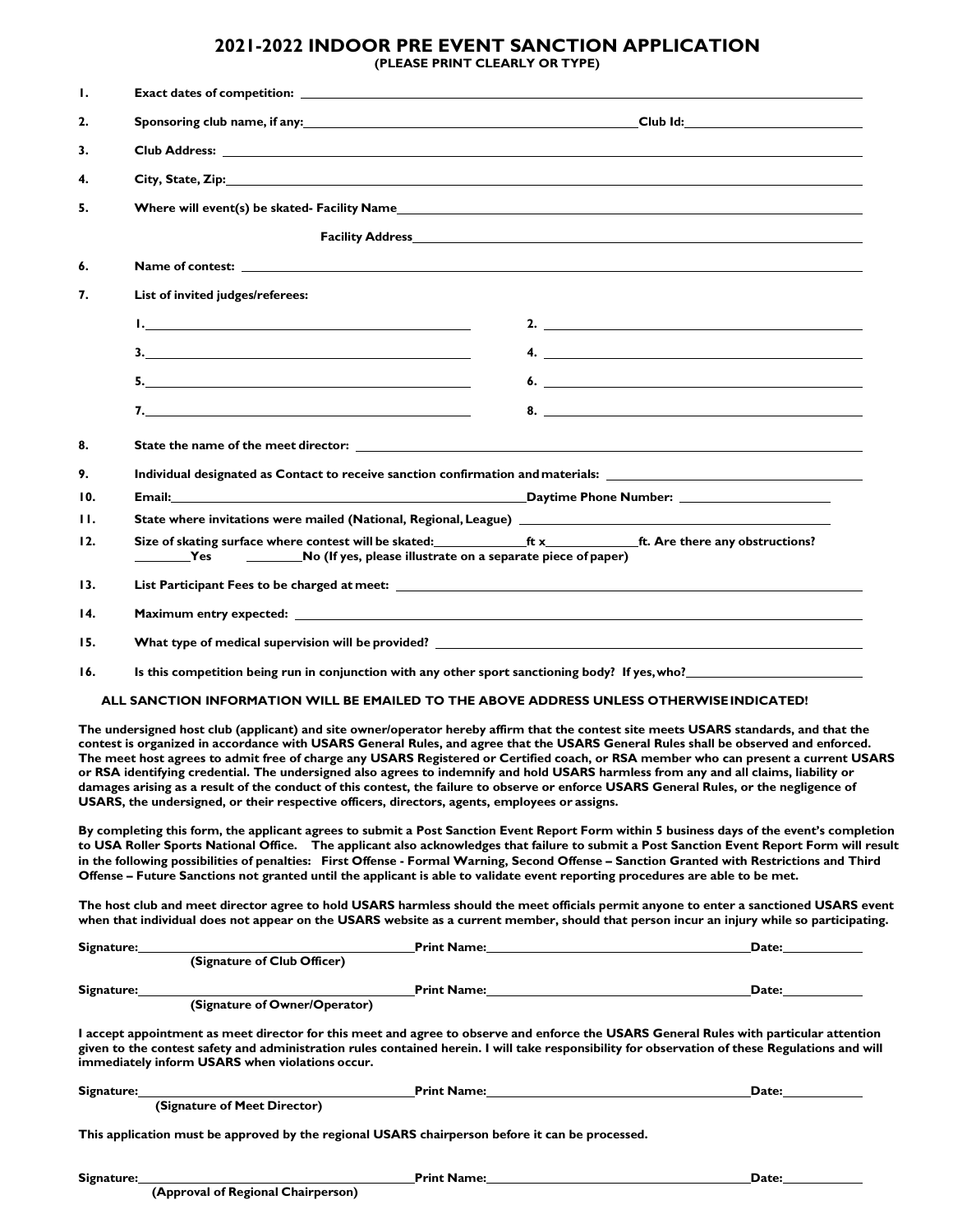**The following information will be made available on [www.usarollersports.org](http://www.usarollersports.org/) and through associated media outlets used by USA Roller Sports including your local media.**

**Associated documents and image files requested on this page may be submitted with the sanction application, on CD, emailed or by FAX.**

**It is the organizers responsibility to obtain all usage rights to images submitted.**

| Website address for event (if available): Network and the set of the set of the set of the set of the set of the set of the set of the set of the set of the set of the set of the set of the set of the set of the set of the |  |  |  |
|--------------------------------------------------------------------------------------------------------------------------------------------------------------------------------------------------------------------------------|--|--|--|

**If no website is available, please submit the following:**

- **Entry Form / Meet Information Packet (see submission details above)**
- **Event Logo/Banner if available (.png, .jpg or .gif format)**
- **Entry Deadline:**
- **Please provide Scheduled Practice Time and Fees if applicable:**
- **Host Hotel Information**

**Regional Airport Information – all viable airports if more than one. i.e. Chicago: O'Hare, Midway, Milwaukee**

DEADLINE FOR SUBMISSION: 14 DAYS PRIOR TO EVENT Applications and payments received past the deadline will be assessed a \$50 late fee and you risk the insurance company denying coverage due to short notice.

## **\*\* FOR USARS STAFF\*\* Risk Assessment Interview & Score**

- o Event/Meet Risk Assessment Interview Completed
- o **Risk Assessment Score:** Green Yellow Orange Red Dark Red
	- o **Note:** Only Green & Yellow Scores will be granted an approved sanction.
	- o Orange, Red and Dark Red must show validation that corrective action is taken, before being granted an approved sanction.
	- o **USARS Staff Validating Risk Assessment Score:** \_\_\_ \_\_\_ \_\_\_ & **Date:** \_\_\_ \_\_\_ / \_\_\_ \_\_ / 2021

| Please only use ONE of the methods below.<br>Duplicate returns may result in duplicate charges<br>and delayed processing.      | <b>CREDIT CARD INFORMATION</b> |  |
|--------------------------------------------------------------------------------------------------------------------------------|--------------------------------|--|
|                                                                                                                                | CCV#:                          |  |
| <b>EMAIL</b> completed form and credit card information to:<br>bbenson@usarollersports.org                                     | Billing Zip Code: _________    |  |
| <b>FAX</b> completed form and credit card information to:<br>402.483.1465                                                      | Name on Card:                  |  |
| <b>MAIL</b> completed form and check or credit card information to:<br>USA Roller Sports, 4730 South Street, Lincoln, NE 68506 | Signature: _________           |  |
|                                                                                                                                |                                |  |
| Any Questions: Please contact- 402.483.7551 x 1206                                                                             |                                |  |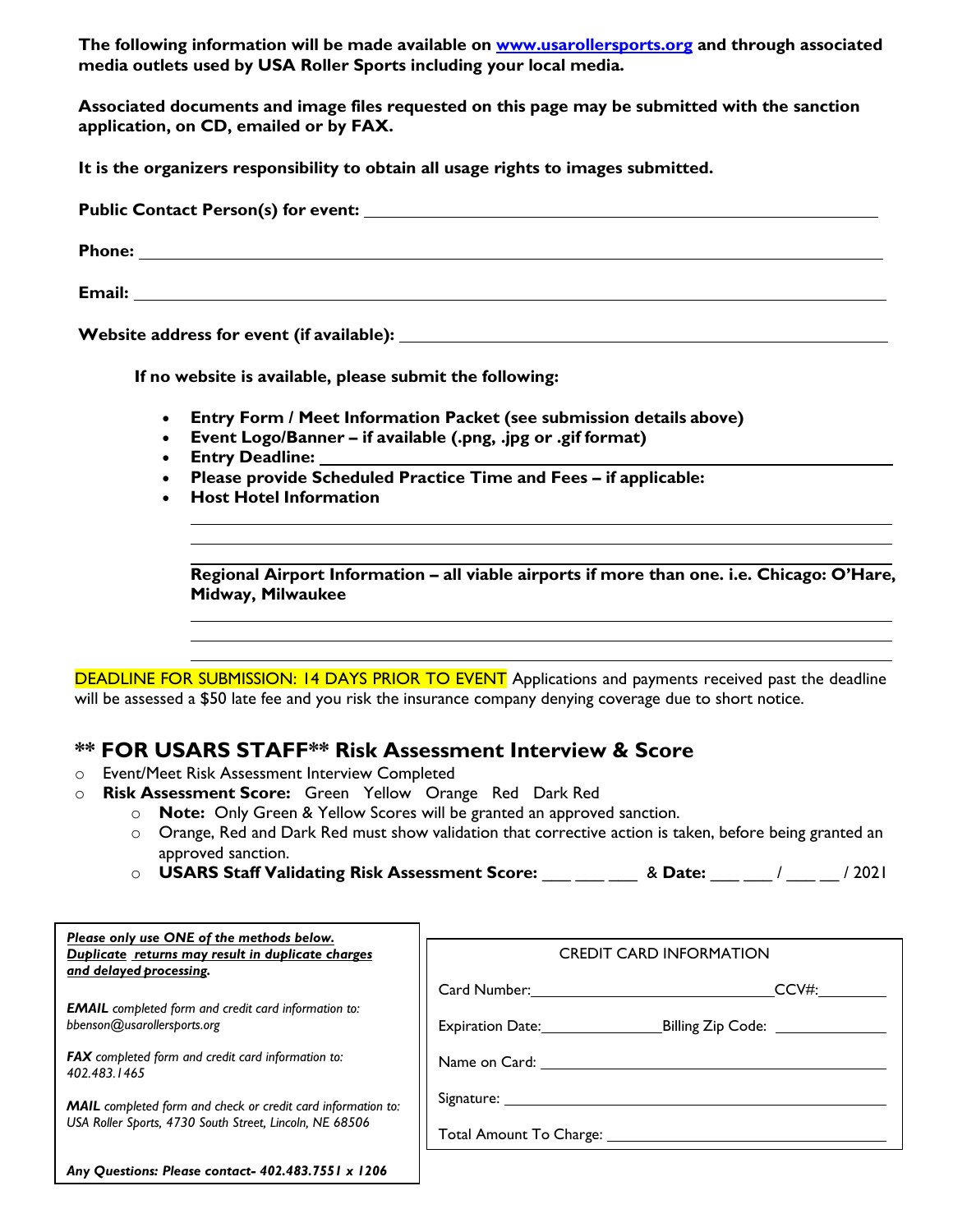#### **THIS SUMMARY OF COMPETITIVE SANCTION RULES IS INCLUDED FOR YOUR REVIEW.**

### **USA ROLLER SPORTS COMPETITIVE SANCTION REGULATIONS**

See rules book for complete description of sanction regulations.

A competitive sanction is "permission in writing" from the USARS National Headquarters to sponsor a contest affecting the registered members of the Confederation. The sanction is issued for the protection of the competitive status of the participants and to insure that USARS rules relating to such contests are observed.

Except for intra-club contests where all participants are members of the sponsoring club, competition hosts are reminded that the majority of contestants are guests from other USARS member clubs and the Confederation expects contest hosts to treat them courteously and without exploitation.

#### Application DEADLINE - 14 days prior to start of event!!

An application in writing and payment for a competitive sanction must be filed with the USA Roller Sports National Headquarters at least 14 days prior to the opening date of the contest. Any sanction applications received within the 14 day deadline will pay a penalty of an additional \$50 and risk the insurance company denying coverage due to short notice. Any announcement of contest must bear the USARS sanction number provided by the National Office.

#### SANCTION FEES

- A. USARS MEMBER CLUBS: The sanction fee for USARS member clubs is at **no cost for Hockey**, \$75 per event (An event is defined as one or more consecutive days.) for Culture Roll, Figure, and Speed (indoor and outdoor are considered different events). Any application received past the deadline listed above must pay \$50 late fee. Prior to participating, all participants must secure USARS membership which provides them with medical/injury insurance. Liability insurance is included with this sanction fee, assuming verification that all participants are USARS members who have executed a waiver of liability and qualify for USARS accident insurance, and the event occurs within a USARS chartered club facility. A separate application is required to apply for an outdoor speed contest sanction, which has different venue safety regulations.
- B. NON-MEMBER ORGANIZATIONS. The sanction fee is \$225 per day and applies to contests organized for facilities or organizations who are not USARS members. Host applicants must agree to abide by USARS contest safety requirements. USARS member participants are covered by medical/injury insurance. Basic fee does not include liability coverage for venue or organizers, but will include liability protection for participating commissioned USARSofficials.
- C. MULTI-NATIONAL CONTEST Involves competitors from the United States and other countries. The sanction feeis \$75 per event.

Liability insurance certificates in the amount of \$1,000,000 may be issued naming non-member venues and meet hosts/sponsors as additional named insured at a cost of \$40. All conditions for safety of participants must be observed, as noted on the reverse side of this application. A USARS Certified Meet Director or USARS Commissioned Referee is required. Liability insurance coverage requires that all participants must be USARS members in good standing.

#### NO EVENT MAY BEGIN BEFORE 6 AM AND NO EVENT SHALL FINISH LATER THAN 1 AM

#### MEDICAL SUPERVISION AND SAFETY GUIDELINES

All applicants for USARS sanctions and all persons in charge of the sanctioned activity (meet director) shall be familiar with and agree to the following guidelines for medical supervision and safety precautions:

- 1. The sponsor shall plan for prompt access to qualified medical assistance and shall furnish this plan to the meetdirector.
- 2. The sponsor shall plan for transportation of injured persons to qualified medical assistance and shall furnish this plan to the meet director.
- 3. Only those who are properly trained and qualified to render first aid should administer first aid to an apparently seriously ill or injured person. This guideline is not intended to prevent the furnishing of customary assistance for minor injuries which is reasonable under the circumstances, such as providing band aids for small cuts.
- 4. Only those who are properly trained in emergency transportation or under the direction of trained medicalpersonnel should attempt to move or transport a person with apparently serious injuries to the neck, head, back orlimbs.
- 5. The sponsor shall plan for such other medical supervision as may be reasonable under the circumstances and furnish this plan to the meet director.
- 6. Equipment required for safety under USARS General Rules must be worn at all practices and competitions; otherwise, USARS accident/medical insurance is void.
- 7. Sanction holder must provide meet officials with an adequate supply of surgical gloves, swabs and other medical supplies necessary for treating and isolating bleeding injuries.